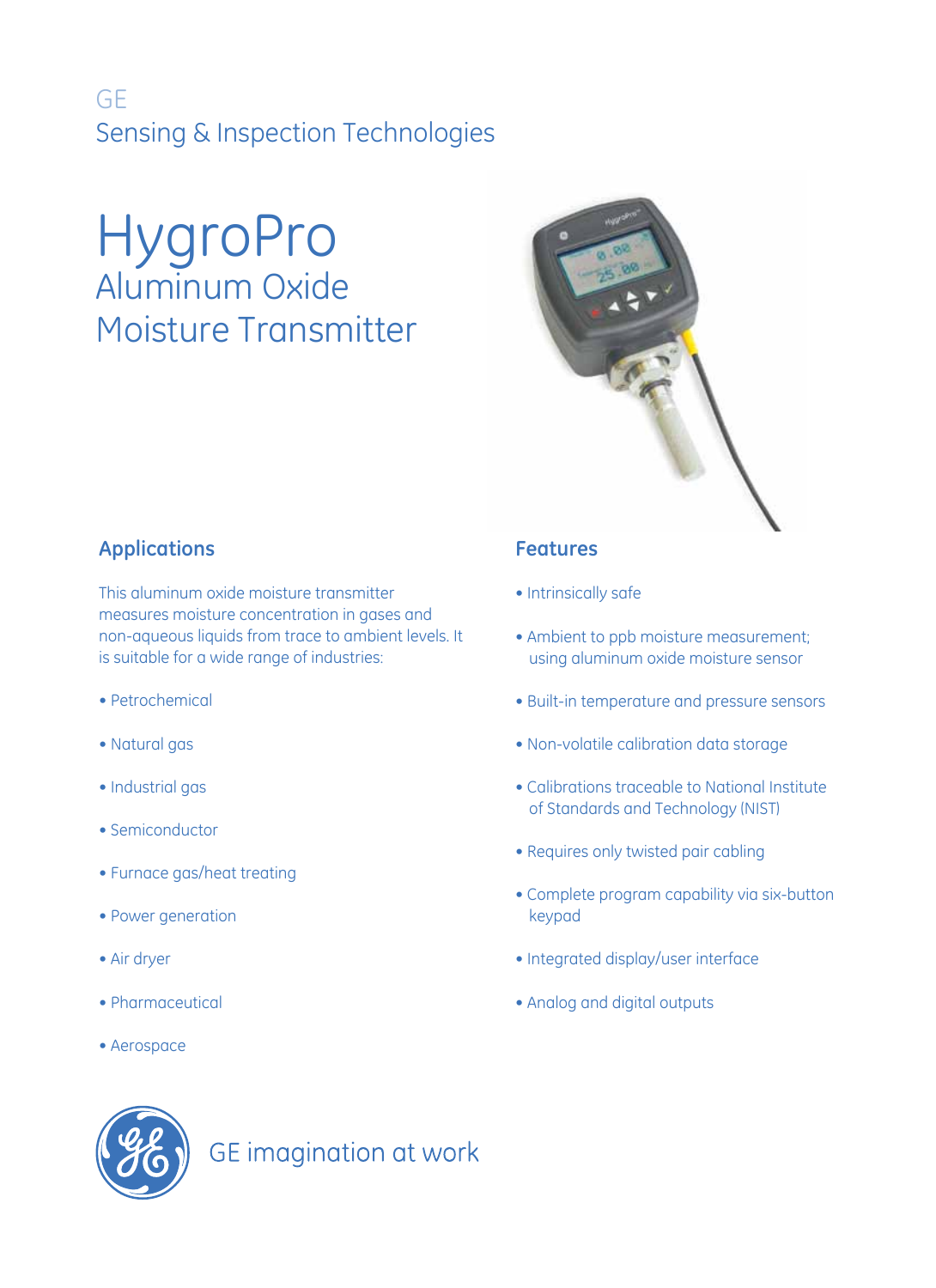The HygroPro moisture transmitter is an intrinsically safe, compact, loop-powered moisture transmitter designed specifically to meet the demands of rugged industrial applications. With certified intrinsically safe electronics (when installed with proper protection) packaged in an IP67/Type 4X housing, the HygroPro is ideal for use in pipeline natural gas, petrochemical, power generation and other industrial gas or non-aqueous liquid applications.

The HygroPro features an integrated backlit display and six-button keypad to provide viewing of up to three parameters simultaneously and to allow easy navigation of the software for configuration of the display, analog and digital (RS485) outputs, and other user functions and diagnostics. Via the RS485 interface, the HygroPro built-in multidrop capability allow multiple units to be connected on a single network.

Using an industry-proven aluminum oxide moisture sensor, the HygroPro features a built-in temperature thermistor and pressure transducer to provide realtime measurement for calculation of parameters such as ppm<sub>v</sub> in gases, ppm<sub>w</sub> in liquids, pounds per million standard cubic feet in natural gas or percent relative humidity. Three sensors mounted on a single probe mount provide installation flexibility when space is limited. In addition, the HygroPro display can be oriented in four different orientations to allow installation of the moisture sensor in the top, bottom or side of a process pipe or sample cell.

The HygroPro consists of a display/keypad housing, and a replacement transducer element (RTE), which contains the aluminum oxide moisture sensor, temperature thermistor, and pressure transducer and associated electronics. The RTE is field replaceable by simply removing a small mounting plate and disconnecting a cable. Also, since the calibration data for the moisture and pressure sensors are stored in a non-volatile EEPROM in the RTE, a user does not need to enter any calibration data manually when changing an RTE.



## **Advanced Moisture Sensor Technology**

The HygroPro combines a technologically advanced aluminum oxide moisture sensor with state-of-theart software and electronics for unequaled overall performance.

## **NIST-Traceable Calibration**

Superior sensitivity, speed of response, calibration stability, and wide dynamic range have made GE aluminum oxide moisture probes the standard of performance and value in industrial moisture measurement. They are suitable for laboratory and industrial moisture measurement applications in gases and non-aqueous liquids over a wide range of process conditions.

All moisture probe calibrations are traceable to the **NIST.** 

The rugged, compact HygroPro transmitter is designed specifically for installations where space is at a premium. It can be installed directly in the process stream or, if necessary, in a sample system. If required, GE can design and build a sample conditioning system to meet unique application demands.

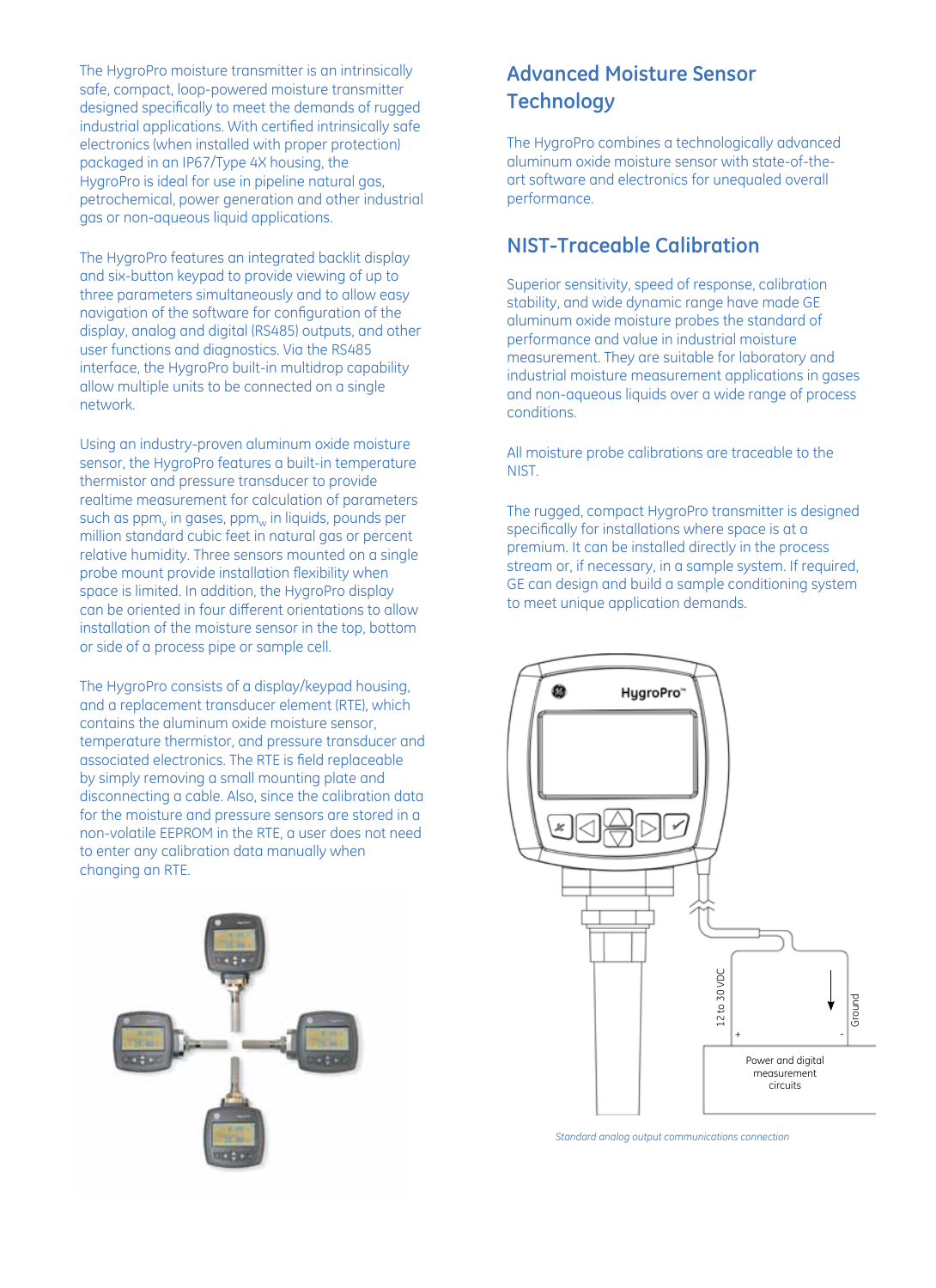## HygroPro Specifications

#### **Dew Point/Frost Point Calibration Ranges**

- Overall: 68°F to -166°F (20°C to -110°C)
- Standard: 68°F to -112°F (20°C to –80°C)

#### **Operating Temperature**

–4°F to 140°F (–20°C to 60°C)

#### **Storage Temperature**

158°F (70°C) maximum

#### **Warm-Up Time**

Meets specified accuracy in three minutes

#### **Calibrated Accuracy @ 77°F (25°C)**

- ±3.6°F (±2°C) from -85°F to 50°F (–65°C to 10°C) dew/ frost point
- ±5.4°F (±3°C) from –112°F to –86°F (–80°C to –66°C dew/frost point

#### **Repeatability**

- ±0.9°F (±0.5°C) from –85°F to 50°F (–65°C to 10°C) dew/frost point
- $\pm 1.8$ °F ( $\pm 1.0$ °C) from  $-112$ °F to  $-86$ °F ( $-80$ °C to  $-66$ °C) frost point

#### **Response Time**

Less than five seconds for 63% of a step change in moisture content in either wet-up or dry-down cycle

## **Electrical**

#### **Power**

- 12 to 30 VDC (loop-powered, customer supplied)
- Output: 4 to 20 mA analog, RS485 digital
- Output Resolution: 0.01 mA/12 bits • Max  $R = (PSV \times 33.33) - 300$
- Example: (24 x 33.33) 300 = 500  $\Omega$
- Cable: 6 ft (2 m), standard (consult factory for custom lengths); cable includes molded weatherproof connector with flying leads

#### **Display**

- 128 x 64 LED backlit LCD
- Display from one to three parameters and diagnostics





## **Mechanical**

#### **Sample Connection**

- 3/4-16 in (19 mm) straight male thread with O-ring
- G 1/2 with optional adaptor

#### **Operating Pressure**

 $5 \mu$ Hg to 5000 psig (345 bar)

#### **Enclosure**

Type 4X/IP67

#### **Dimensions (h x w x d)**

- Overall: 7.88 in x 3.99 in x 2.56 in (200 mm x 101 mm x 65 mm)
- Weight: 1.2 lb (550 g)

#### **European Compliance**

Complies with EMC Directive 2004/108/EC and PED 97/23/EC for DN<25

#### **Hazardous Area Certification**

- C-US Class I, Division 1, Groups A,B,C&D, Type 4X
- $\bullet$   $\langle \alpha \rangle$  || 1 G EEx ia IIC T4 (ATEX)
- Ex ia IIC T4 (IEC Ex)